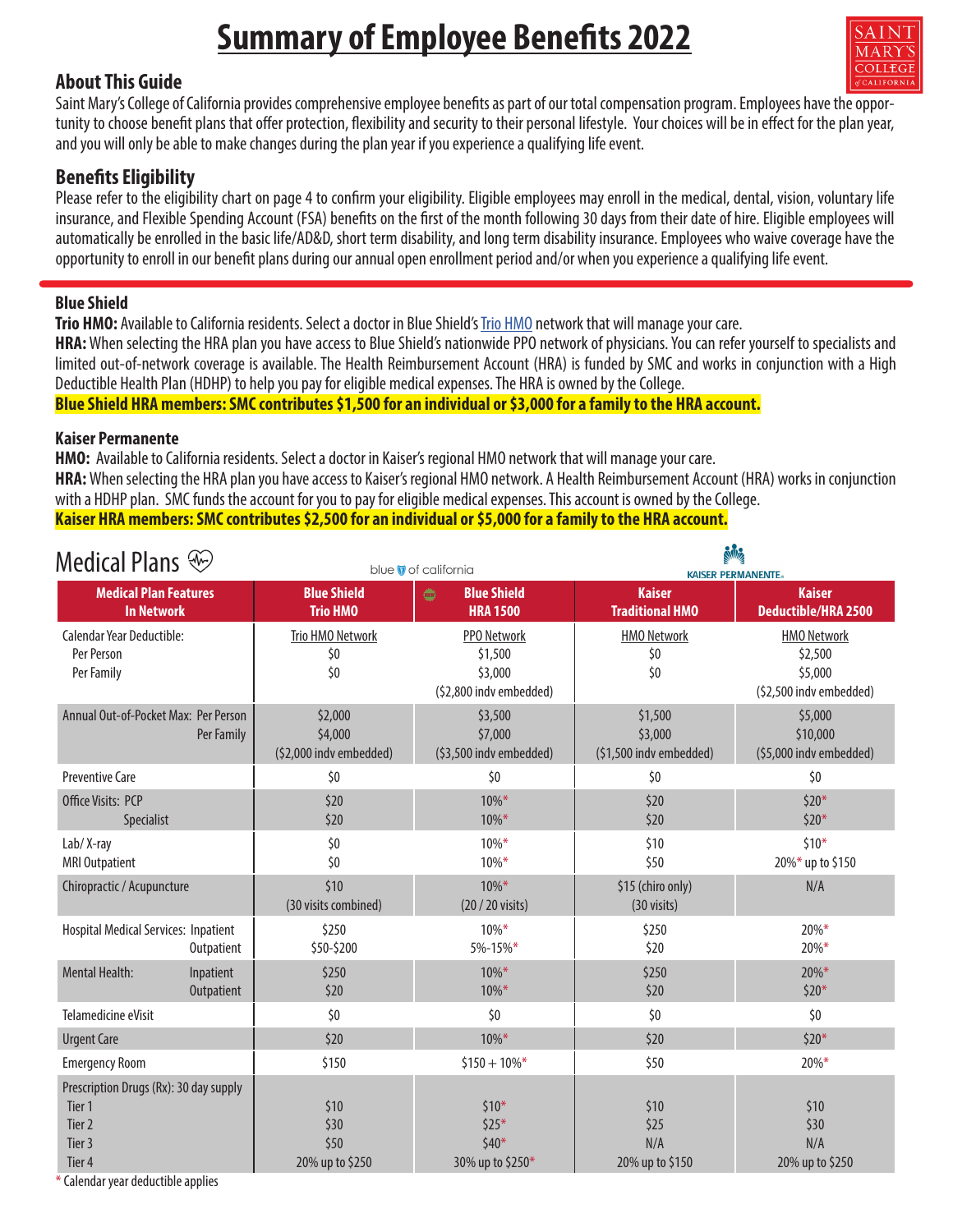# Dental Plans

### **A DELTA DENTAL**

SMC offers dental insurance through Delta Dental for all eligible employees and their dependents. Employees have the option to choose HMO or PPO dental care coverage through Delta Dental, regardless of which medical plan you choose. With the PPO plan, employees can see any dentist for eligible dental care services. Employees are not required to choose a Delta Dental network dentist, but if they do, they will have lower out-of-pocket costs. Benefit payments to non-Delta dentists are based on a fee allowance as defined by Delta Dental.

| <b>Services</b>                                                            | PP <sub>0</sub>                     | <b>Premier</b>                                                               | <b>Non-PPO</b> | <b>DeltaCare HMO</b>                           |  |
|----------------------------------------------------------------------------|-------------------------------------|------------------------------------------------------------------------------|----------------|------------------------------------------------|--|
| Calendar Year Deductible                                                   | \$50 per person<br>\$150 per family | \$100 per person<br>\$100 per person<br>\$300 per family<br>\$300 per family |                | None - copay applies                           |  |
| Preventative<br>Cleanings, Exams, X-Rays                                   | 100%                                | 100%                                                                         | 100% of UCR    | No copay                                       |  |
| <b>Basic Services</b><br>Fillings, Simple Extractions, Sealants            | 80%                                 | 80%                                                                          | 80% of UCR     | \$0-\$280 copay                                |  |
| <b>Major Services</b><br>Crowns, Inlays/Onlays, Cast<br><b>Restoration</b> | 50%                                 | 50%                                                                          | 50% of UCR     | $$50 - $325$ copay                             |  |
| Calendar Year Maximum                                                      |                                     | \$2,000                                                                      |                | No Maximum                                     |  |
| <b>Orthodontia</b>                                                         | 50%                                 | 50%                                                                          | 50% of UCR     | Adult - \$1,900 copay<br>Child - \$1,700 copay |  |
| Orthodontia Lifetime Maximum                                               |                                     | \$1,500                                                                      |                | No Maximun                                     |  |

**Non-participating dentists can bill you for charges above the amount covered by your dental plan (balance billing). To maximize your benefits, we encourage you to visit a participating provider.** 

### Vision Plans  $\bigcirc$

SMC offers vision insurance through VSP for all eligible employees and their dependents. VSP's Choice Network has a network of doctors, located in rural and metropolitan areas throughout the nation. VSP doctors provide both eye exams and eye wear, making for a convenient "one-stop" means of obtaining eye care benefits.

| <b>Services</b>                                                            | <b>In-Network</b>                      | <b>Out-of-Network</b>                                                   |
|----------------------------------------------------------------------------|----------------------------------------|-------------------------------------------------------------------------|
| Exam: Every Calendar Year                                                  | \$20 Copay                             | Reimbursed up to \$45                                                   |
| Frames: Every Calendar Year                                                | \$130 Allowance                        | Reimbursed up to \$105                                                  |
| Lenses: Every Calendar Year<br>Single<br><b>Bifocal</b><br><b>Trifocal</b> | \$20 Copay<br>\$20 Copay<br>\$20 Copay | Reimbursed up to \$30<br>Reimbursed up to \$50<br>Reimbursed up to \$65 |
| Contact Lenses in Lieu of Eyeglasses<br><b>Every Calendar Year</b>         | \$130 Allowance<br>\$60 Copay          | Reimbursed up to \$105                                                  |



### Life and Disability Plans  $\widehat{\ }$

SMC provides Life, AD&D, and Disability benefits to eligible employees through Mutual of Omaha. In the event that you suffer a disability that prevents you from working, these plans may supplement a portion of your income to help you with financial obligations. Short-Term disability benefits are offset by California's state disability program. Eligible employees may also purchase Voluntary Life/AD&D for themselves and their dependents.

| <b>PLAN OFFERED</b>          | <b>BENEFIT AMOUNT</b>                                                                                                                   |                                                                                                                                                                                                                         |                                                                                                                                                                                               |
|------------------------------|-----------------------------------------------------------------------------------------------------------------------------------------|-------------------------------------------------------------------------------------------------------------------------------------------------------------------------------------------------------------------------|-----------------------------------------------------------------------------------------------------------------------------------------------------------------------------------------------|
| Group Life/AD&D              | 1X annual salary up to \$150,000                                                                                                        | Also Available                                                                                                                                                                                                          |                                                                                                                                                                                               |
| Voluntary Life/AD&D          | Employee: \$25K up to \$150K<br>(increments of \$25K)<br>Spouse: \$25K or \$50K<br>(not to exceed Employee coverage)<br>Child: \$10,000 | <b>Employee Assistance Program:</b><br>3 face-to-face sessions with a counselor<br>Available to your family members too!<br>24/7 toll-free access to EAP professionals<br>Personal, professional, and financial matters | <b>Travel Assistance Program:</b><br>Available to you and family members<br>when traveling to a foreign country,<br>or at least 100 miles from home<br><b>Hospital Admission Coordination</b> |
| <b>Short Term Disability</b> | 70% to \$2,500 per week<br>Elimination Period: 7 days                                                                                   | Free legal consultation                                                                                                                                                                                                 | <b>Prescription Replacement Assistance</b>                                                                                                                                                    |
| Long Term Disability         | 60% to \$10,000 per month<br>Flimination Period: 90 days                                                                                |                                                                                                                                                                                                                         |                                                                                                                                                                                               |

#### **€ Murual** Omana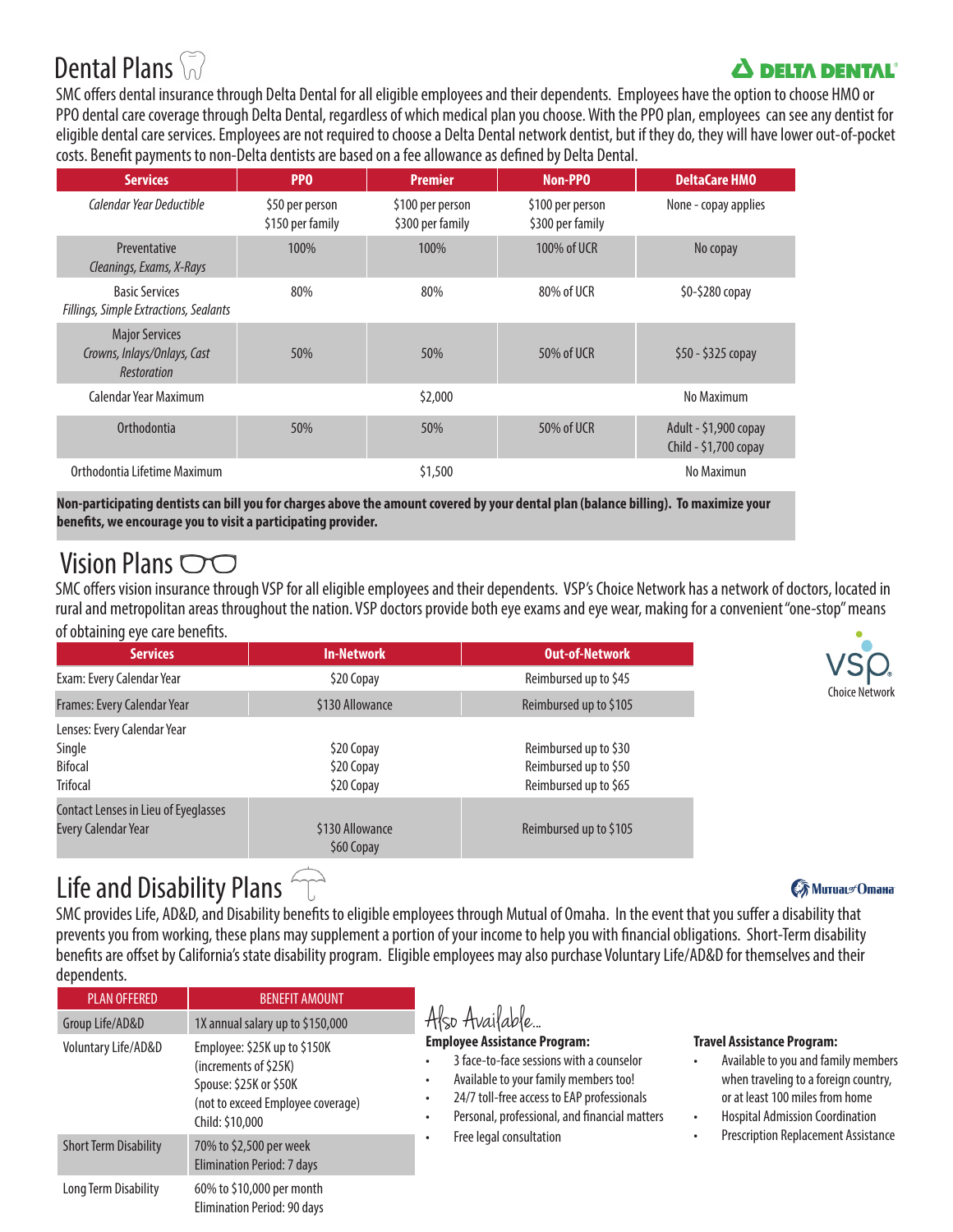# **Voluntary Worksite Benefits**  $\frac{256}{250}$

Eligible employees may also purchase Voluntary Accident and Voluntary Critical Illness coverage. Both of these benefits are 100% employee paid.

Accident: An accident insurance policy supplements your medical coverage and provides a cash benefit for injuries you or an insured family member sustain from an accident. This benefit can be used to pay out-of pocket medical expenses, help supplement your daily living expenses and cover unpaid time off work. You may purchase this coverage for yourself and your family members. It's a simple and affordable way for your family to receive added financial protection. Coverage guidelines and benefits are outlined in the benefit summary.

Critical Illness: A critical illness insurance policy provides a lump-sum cash benefit upon diagnosis of a critical illness like a heart attack, stroke or cancer. The benefit can be used to pay out-of-pocket expenses or to supplement your daily cost of living. Even if you have the best health insurance plan, it will not cover 100 percent of medical expenses. You also need to consider other expenses associated with the recovery process – time off work, travel to treatment centers, home modifications – that may quickly deplete your savings. Coverage guidelines and benefits are outlined in the benefit summary.

### Employee Assistance Program (EAP)

If employees or their family members need assistance with balancing life's demands, or require help with personal or financial management, they will benefit from the SMC Employee Assistance Program (EAP) through Claremont. The EAP benefits include:

- 8 face-to-face sessions with a counselor per incident per calendar year
- Available to family members including children and parents of employees too
- 24/7 toll-free access to EAP professionals
- Consultation on personal, professional, and financial matters
- Free legal consultation up to 30 minutes per issue

# Flexible Spending Accounts (FSA)

Eligible employees may enroll in the employer sponsored FSA plan administered through Navia. You may make pre-tax contributions to your FSA account and use the funds for eligible health and family care expenses approved by the IRS. Please note that the FSA plans run on a calendar year January 1 - December 31. Only \$570 dollars may be rolled into the next plan year. Budget wisely!

**Health Care FSA** - You may set aside up to \$2,850 per family annually to use on eligible expenses, including physician fees, deductibles, copayments, dental and vision expenses. Refer to the Navia [list of eligible expenses](https://www.naviabenefits.com/participants/resources/expenses/?benefit=health-care-fsa).

**Dependent Care FSA** - You may set aside up to \$5,000 per household annually to use on eligible dependent care expenses. If you are married and filing separately, you may set aside up to \$2,500 annually. Refer to the [Navia Dependent Care FAQ's](https://www.naviabenefits.com/participants/benefits/day-care-fsa/) for more information.

**Commuter and Parking** - You [may set aside \\$28](https://www.naviabenefits.com/participants/benefits/gonavia-commuter-benefits/)0 per month towards qualifed parking expenses, and \$280 per month towards <u>transit expenses</u>.<br>For more information review the [GoNavia Program](https://www.naviabenefits.com/participants/benefits/gonavia-commuter-benefits/).

\*SMC parking permits are not an eligible GoNavia parking expense, and are paid via pre-tax payroll deductions.

### Optum: Health Reimbursement Account (HRA)

**Blue Shield HRA:** Members will automatically be enrolled in an HRA account through Optum Bank. Members will receive a pre-loaded debit card with a total of \$1,500 for an individual or \$3,000 for a family to pay for eligible medical expenses. This account is funded and owned by SMC, and members are not allowed to make any additional contributions.

**Kaiser HRA**: Members will automatically be enrolled in an HRA account through Optum Bank. Members will receive a pre-loaded debit card with a total of \$2,500 for an individual or \$5,000 for a family to pay for eligible medical expenses. This account is funded and owned by SMC, and members are not allowed to make any additional contributions.



**Call 800-834-3773**



**OPTUMBank**